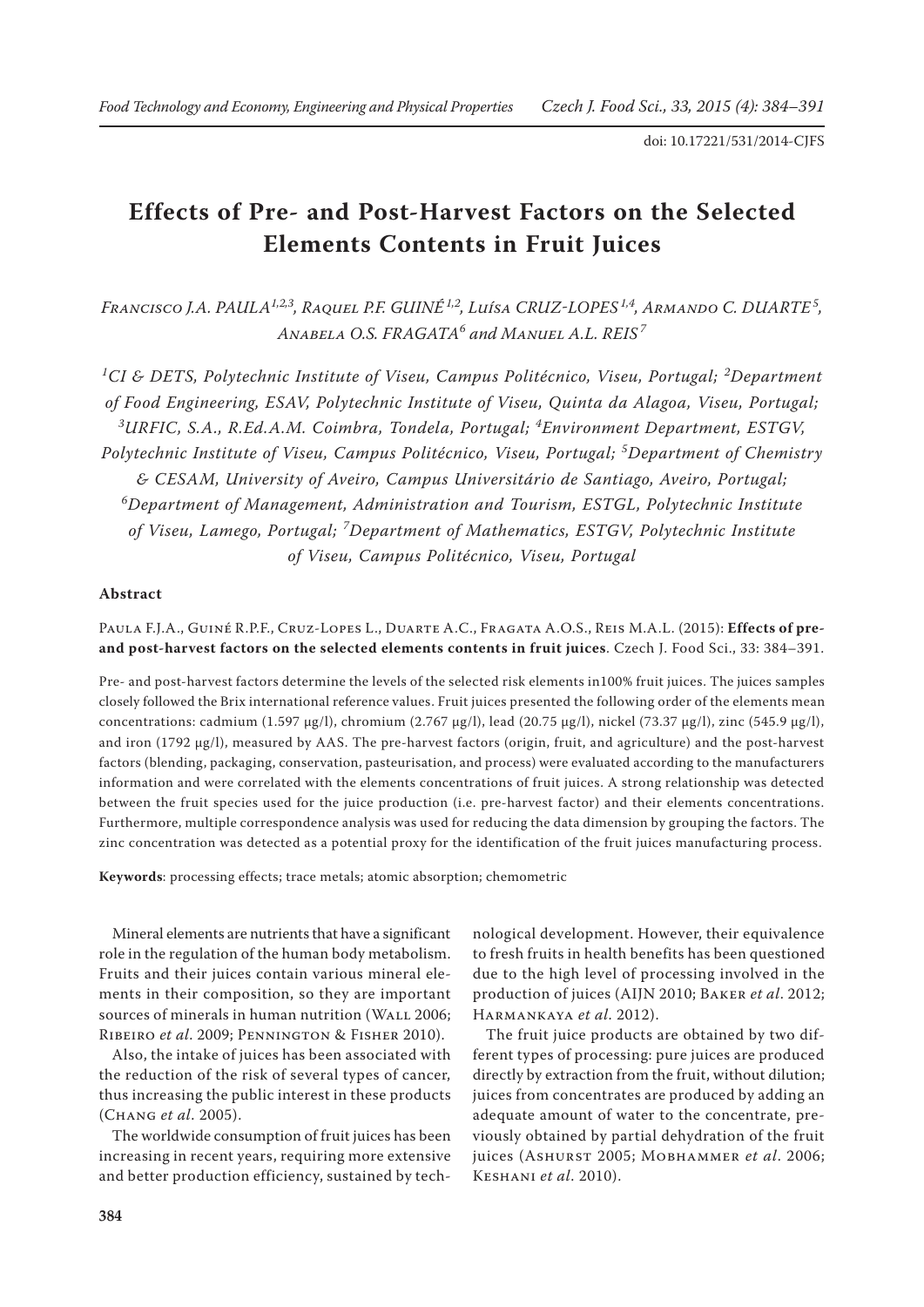The Portuguese legislation on the fruit juices products follows the Codex Alimentarius standards (FAO/ WHO 2005), and best practices code of the Association of the Industry of Juices and Nectars (AIJN) which publishes a table that sets a Brix graduation reference for fruit juices (AIJN 2012).

The quality of the fruit juices depends primarily on the quality and variety of the fruits used for processing. Some varieties of the same fruit are more suited for the preparation of juice than others (ECHEVERRIA *et al*. 2002; Versari *et al*. 2002).

The processing operations introduce major changes in the fruits and will also be a determinant in the final product quality, particularly in view of the nutritional value provided by the chemical composition (Rodushkina & Magnusson 2005; Ros *et al*. 2007; Bevelacqua *et al*. 2011; Bhattacherjee *et al*. 2011; Тамgанu *et al.* 2011; Fawole & Ото 2013).

The fruit cultivar, agricultural practice, and processing may be crucial factors determining the elemental composition of the juice, so that pre- and post-harvest factors determine the expected elemental concentration of fruit juices (Cisse *et al*. 2005; Nienaber & Shellhammer 2005; Léchaudel & Joas 2007; Jalbani *et al*., 2010; Fernandes, *et al*. 2011; Bragança *et al*. 2012).

In this work, elemental characterisation was made of some major industrial contaminating metals in 100% fruit juices available in the Portuguese market, which was correlated with the pre-harvest factors; origin (country), agriculture (conventional or organic), fruit (kind of fruit used), and the post-harvest factors; blending (fruits %), packaging (type of pack), conservation (refrigerated or ambient), pasteurisation (heat or high pressure), process (extraction or dilution), and Brix values.

## **MATERIAL AND METHODS**

Three replicates were made for each sample measurement, considering as acceptable only the results with the coefficient of variation less than or equal to 10%. The water used in all laboratory procedures was 18.2 MΩcm (25°C) ultra-pure water Millipore Simplicity.

*Sampling*. A sample of 62 packs was collected of fruit juices (one pack for each different product of each producer) which were acquired randomly and as close as possible in time from major supermarkets in Portugal. All packs were kept refrigerated.

*Determination of Brix graduation*. In order to determine the sample dilution, the Brix graduation was measured with a refractometer model DBR45 (Tsingtao Unicom-Optics Instruments Co., Laixi, China**)**, with automatic temperature compensation for aqueous solutions between 5°C and 40°C, with the temperature reading accuracy of  $\pm$  0.5°C, Brix range measuring was between 0 and 45 °Bx and Brix reading accuracy was  $\pm$  0.1 °Bx.

The device was calibrated, using ultra-pure water. *Sample preparation for elemental analysis.* For separating materials in suspension, the juice samples were placed in polypropylene centrifuge tubes of approximately 50 ml and centrifuged at room temperature in a Hettich EBA12 centrifuge (Andreas Hettich GmbH, Tuttlingen, Germany) at a rotation speed of 6000 rpm for 60 minutes. The separated liquids were decanted into a sample holder and placed in a refrigerator for cooling.

The process of wet digestion was used applying with nitric acid in a closed system (MORTE et al. 2008; CINDRIC et al. 2011). The samples of juices were placed in digestion tubes, of 16 mm diameter with screw caps, Merck COD Spectroquant. Into each tube 5 ml of sample and 0.5 ml of nitric acid (65% p.a.; Sigma-Aldrich, Steinheim, Germany) were added. Subsequently, after sealing the tubes digestion took place in a Spectroquant TR 320 Merck Thermoreactor (Merck, Darmstadt, Germany). The following temperature cycle was used in the digestion: 100°C/15 min, 120°C/15 min, and 148°C/15 min (Hseu 2004; Szymczycha-Madeja & Welna 2013). All samples appeared clear at the end of the digestion and with no suspended solids, the process being repeated if not. Finally, the samples were left to cool at room temperature, they the screw caps were carefully removed upon which all samples liberated pressurised gas indicating that all digestion procedures were performed well in a closed system.

The liquids obtained from the digestion flasks were placed in 10 ml volumetric flasks and the volume was made up with ultra-pure water. The storing in the refrigerator was made by transferring the contents of the volumetric flasks into glass tubes with screw caps which were properly identified.

*Elemental analysis*. Taking as reference the measurements made in wines by RODRIGUES *et al.* (2011), and in fruit juices by Szymczycha-Madeja *et al*. (2014), the expected elemental concentration values of certain juices could be very low and in some cases even difficult to detect.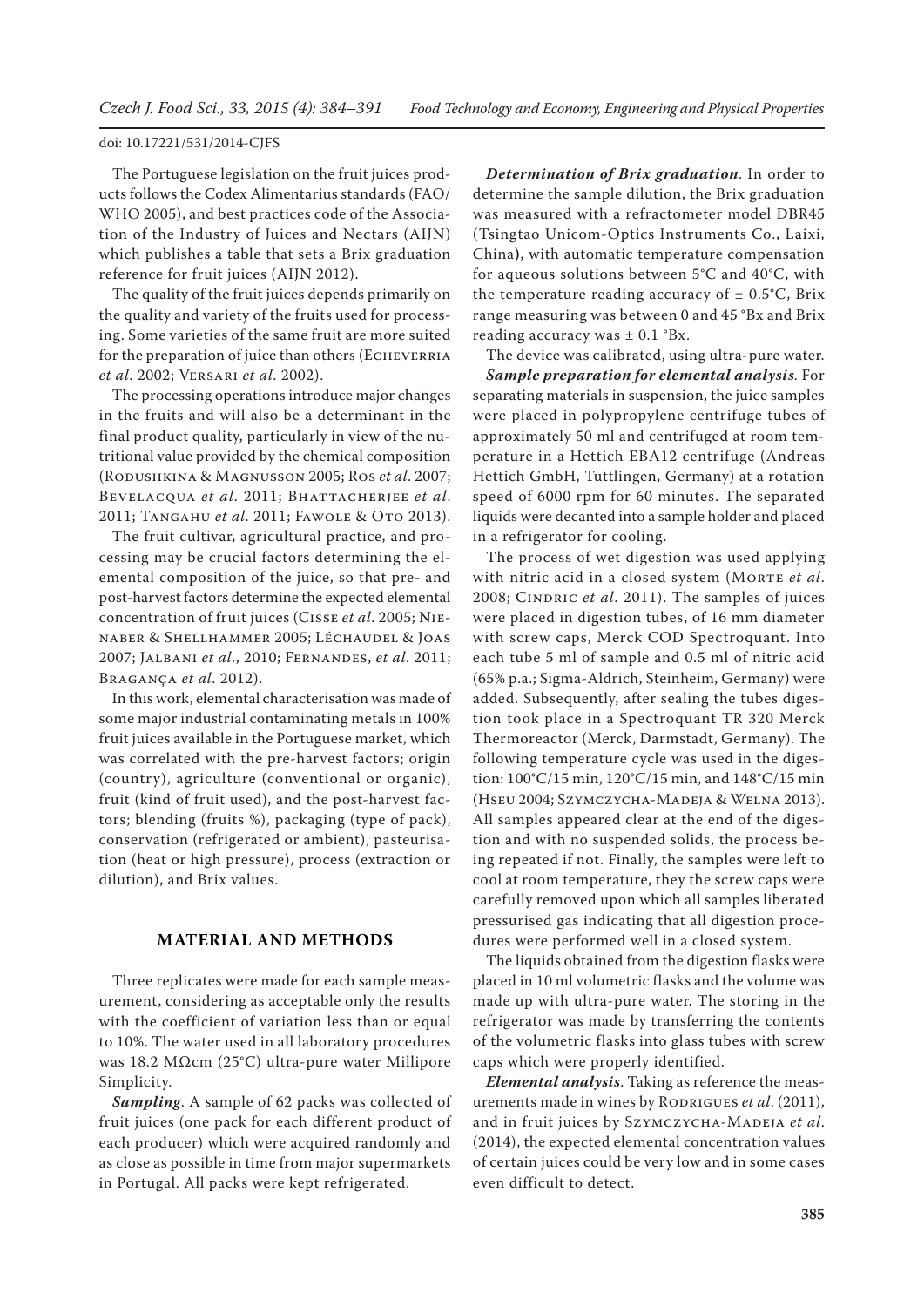The concentrations of Cd, Cr, Pb, and Ni were measured by graphite furnace atomic spectrometry, using an AAnalyst 300 Perkin Elmer, HGA 850 graphite furnace spectrometer with an A5 800 auto sampler.

In this system, as chemical modifiers were used (in aqueous solution),  $\rm NH_4H_2PO_4$ ,  $40$  g/l, for lead determination, and Mg  $\text{(NO}_{3})_{2}$ , 0.3 g/l for the determination of cadmium, chromium, and nickel, respectively prepared from pa ammonium dihydrogen phosphate Riedel-de Haën and magnesium nitrate hexahydrate p.a. (Sigma-Aldrich). Also used were pirorevested graphite tubes, PerkinElmer HGA, with integrated platform.

The measuring operation began by introducing a known volume, in this case 20 µl of the sample, into the graphite tube chamber orifice, and the chamber was then subjected to a temperature multistep program, according to the analyte and sample matrix.

Still in this work, the concentrations of Zn and Fe were measured by flame atomic absorption (FAA), using an atomic absorption spectrometer Philips PU9100X (Bings *et al*. 2010).

In the two systems, FAAS and GFAAS, a solution of  $\mathrm{HNO}_{3}$  0.2% v/v, was used as: white, zero point calibration, and to dilutions. All operating conditions are described in Table 1.

Spiking tests were performed in four fruit juices samples. The % of recovery of each analyte was calculated in relation to the added element concentration and the range obtained was: Cd (94–115%), Cr (80–126%), Pb (98–109%), Ni (95–108%), Zn (84–127%), and Fe (96–106%). The % of recovery for all elements was always within the interval of 80–127%.

*Statistical analysis*. The statistical treatment of the data, namely multiple correspondence analysis, was done with IBM SPSS statistic software v. 20.

### **RESULTS**

S*ample variables description*. Some sample information was obtained by examining the label, or by direct contact with the manufacturer.

Regarding the different countries (origin) in which the fruit juices were manufactured, they comprised: Spain (48%), Portugal (30%), South Africa (13%), France (4%), Germay (3%), and United Kingdom (2%). We assume that the manufacturing plant is geographically close to the cultivar at list in juice main fruit component.

|  | Table 1. Operating conditions of GFAAS (Cd, Cr, Pb, Ni), and FAAS (Zn, Fe) measurements |
|--|-----------------------------------------------------------------------------------------|
|--|-----------------------------------------------------------------------------------------|

| Element                                                                    |              |    |              | C <sub>d</sub> | Cr      | Pb                                                                  | Ni       | Zn                                         | Fe                                          |
|----------------------------------------------------------------------------|--------------|----|--------------|----------------|---------|---------------------------------------------------------------------|----------|--------------------------------------------|---------------------------------------------|
| Wavelength (nm)                                                            |              |    |              | 228.0          | 357.9   | 283.3                                                               | 232.0    | 213.9                                      | 248.3                                       |
| Maximum lamp current (mA)                                                  |              |    |              | 15             | 10      | 20                                                                  | 25       | 10                                         | 15                                          |
| Bandpass (nm)                                                              |              |    |              | 0.7            | 0.7     | 0.7                                                                 | 0.2      | 0.5                                        | 0.2                                         |
| Injection sample-modifier (µl)                                             |              |    |              | $20 - 10.$     | $20-5.$ | $20-5.$                                                             | $20-10.$ |                                            |                                             |
| Air/acetylene flame (l/min)<br>Calibration points $(\mu g/l)$              |              |    |              | 10             | 20:25   | $0; 0.5; 1; 5; 0; 5; 10; 15; 0; 2.5; 5; 10; 0; 5; 10; 25;$<br>25:50 | 50; 100  | $0.9 - 1.2$<br>0; 500; 1000;<br>1500; 2000 | $0.8 - 1.2$<br>0; 1000; 2000;<br>3000; 4000 |
| Standard solution $1.000 \pm 0.002$ (g/l)                                  |              |    |              | Panreac        | Panreac | Panreac                                                             | Panreac  | Merck                                      | Merck                                       |
| Slope                                                                      |              |    |              | 0.03682        | 0.01746 | 0.00511                                                             | 0.00389  | 0.00008                                    | 0.00002                                     |
| Intercept                                                                  |              |    |              | 0.0280         | 0.0054  | 0.0118                                                              | 0.0027   | 0.0156                                     | 0.0018                                      |
| Coefficient of determination                                               |              |    | 0.99894      | 0.99796        | 0.99744 | 0.99924                                                             | 0.99730  | 0.99591                                    |                                             |
| ramp hold internal<br>time time gas flow<br>Step<br>(s)<br>(ml/min)<br>(s) |              |    |              |                |         | temperature (°C)                                                    |          |                                            |                                             |
| 1º Drying                                                                  | 5            | 20 | 250          | 120            | 120     | 120                                                                 | 120      |                                            |                                             |
| 15<br>25<br>250<br>2° Drying                                               |              |    | 140          | 140            | 140     | 140                                                                 |          |                                            |                                             |
| 3 <sup>°</sup> Pyrolysis                                                   | 10           | 20 | 250          | 850            | 1650    | 700                                                                 | 1400     |                                            |                                             |
| 4º Atomisation                                                             | $\Omega$     | 5  | $\mathbf{0}$ | 1650           | 2500    | 1800                                                                | 2500     |                                            |                                             |
| 5° Clean                                                                   | $\mathbf{1}$ | 3  | 250          | 2600           | 2600    | 2600                                                                | 2600     |                                            |                                             |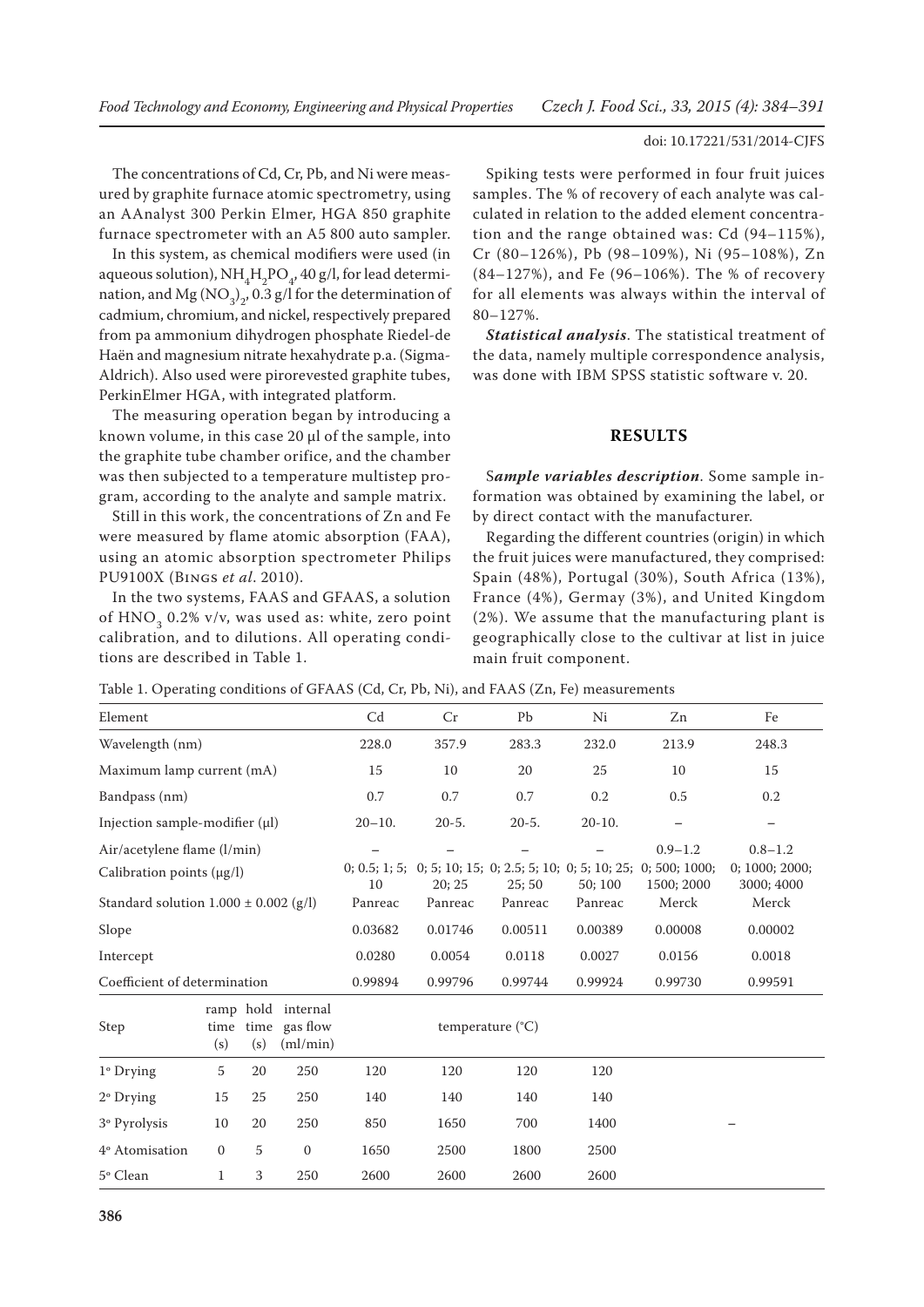| Table 2. Elemental concentration mean, and 95% confi-   |
|---------------------------------------------------------|
| dence interval of 100% fruit juices from the Portuguese |
| market (in $\mu$ g/l)                                   |

|                |       | 95 % confidence interval of the mean |       |  |  |  |
|----------------|-------|--------------------------------------|-------|--|--|--|
|                | Mean  | lower                                | upper |  |  |  |
| C <sub>d</sub> | 1.597 | 1.374                                | 1.819 |  |  |  |
| Cr             | 2.767 | 2.380                                | 3.153 |  |  |  |
| Pb             | 20.75 | 18.10                                | 23.40 |  |  |  |
| Ni             | 73.37 | 60.89                                | 85.84 |  |  |  |
| Zn             | 545.9 | 483.1                                | 608.7 |  |  |  |
| Fe             | 1792  | 1654                                 | 1930  |  |  |  |

As to the fruit species (fruit) in juices containing only onesort of fruit, following stand out: 22% of juices containing apple, 21% containing orange, and 21% containing other fruits. Two fruit species were contained in 31%, and a mixture of up to ten fruit species in 5%.

It was also possible to specify for each juice product its percentile (v/v) fruit composition, generally referred to in the ingredients label (blending set of factors: apple (%), orange (%), other fruits (%)).

Juices kept at ambient temperature with shelf life of twelve months (conservation) were packed mainly in Tetra Brik or Combiblock packs (packaging), along with glass bottles and Pure Packs. The juices kept under refrigeration with a shelf life of three months were packed either in HDPE or in PET bottles and only a small part in Pure Packs.

For the majority of juices (95%), the fruits were produced by conventional agriculture (agriculture) and only a small part of them (5%) by organic agriculture.

The pasteurisation treatment (pasteurisation) of juices was carried out in 81% by heat treatment, and in 19% by high pressure treatment.

The process of making the juice (process) was executed in 67% by concentrates dilution, and in 33% by direct extraction from fruits.

The Brix values of juices (Brix) ranged from 5.0 to 15.9. The average being 11.8 °Bx. In juices from mixed fruits, the Brix values were calculated, entering the weight of the amount of each fruit component in percentage of the mixture. It was verified that only 14% of the values found in the juice Brix graduation were below the minimum values of AIJN, but still very close to these values as all the rest of them.

*Fruit juices elemental characterisation*. The average concentrations of Cd, Cr, Pb, Ni, Zn, and Fe (Table 2) in the juices were estimated, calculating the intervals with a confidence level of 95%. The Kolmogorov-Smirnov test with Lilliefors correction and the Shapiro-Wilk test allowed to assume a normal distribution of these parameters, not rejecting the null hypothesis at the 0,05 significance level.

In the case of cadmium we estimated a mean value of 1.597  $\mu$ g/l, the level rising up to 1.2  $\mu$ g/l in the Brazilian juice market (Tormen *et al*. 2011).

Chromium, the amount of which we found to be 2.767 μg/l, was detected in the range of  $0-17.61$  μg/l in the Spanish juice market (Garcia *et al*. 1999).

As for lead, we found the mean value of 20.75 μg/l while in the Brazilian juice market, lead was detected in the range from 0.1 μg/l to 2.1 μg/l (Tormen *et al*. 2011) and even up to 129 μg/l (Froes *et al*. 2009). The Codex Alimentarius establishes as maximum lead content 0.3 mg/kg in orange juice.

We estimated the mean value of 73.37 μg/l for nickel whereas in the Brazilian juice market nickel was found in amounts of up to 180 μg/l (Simpkins *et al*. 2000;Froes *et al*. 2009; Tormen *et al*. 2011).

We found the mean value of 545.9 μg/l for zinc, which was detected in orange Australian juice in the range of 120–680 μg/kg (Simpkins *et al*. 2000), and in the juices in Brazil between 86.7 and 1122.5 μg/l (NASCENTES *et al.* 2004). The limit set in the Codex Alimentarius for orange juice is 5 mg/kg.

Finaly, we estimated the mean value of 1792 μg/l for iron, which was detected in the juices of the Austral-

Table 3. Strong results of association from the Spearman correlation and correlation ratio

|          |               | C <sub>d</sub> | Cr    | b     | Ni    | Zn    | Fe    |
|----------|---------------|----------------|-------|-------|-------|-------|-------|
|          | Pineapple (%) |                |       |       |       |       | 0.475 |
| Spearman | Red grape (%) |                |       |       |       | 0.470 | 0.517 |
|          | Brix          |                |       |       |       |       | 0.446 |
|          | Fruit         | 0.715          | 0.634 | 0.551 | 0.598 | 0.902 | 0.884 |
| Eta      | Origin        |                |       | 0.482 |       |       |       |
|          | Packaging     |                |       |       | 0.445 |       |       |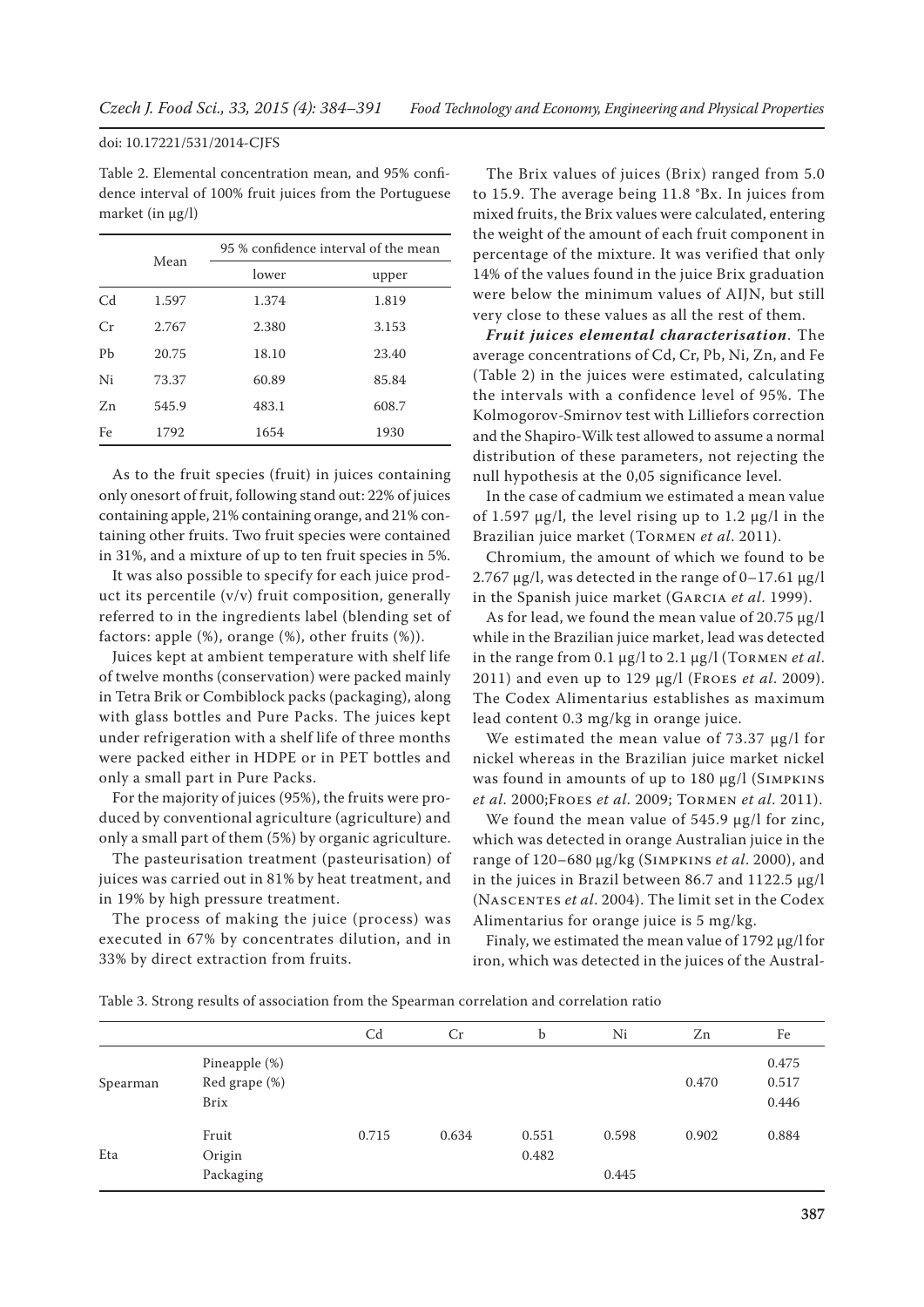|                   |        | Component |  |  |
|-------------------|--------|-----------|--|--|
|                   | 1      | 2         |  |  |
| Fruit             | 0.725  | 0.969     |  |  |
| Origin            | 0.654  | 0.962     |  |  |
| Agriculture       | 0.034  | 0.920     |  |  |
| Pasteurisation    | 0.779  | 0.103     |  |  |
| Packaging         | 0.963  | 0.767     |  |  |
| Conservation      | 0.846  | 0.012     |  |  |
| Process           | 0.849  | 0.043     |  |  |
| Eigenvalue        | 4.851  | 3.775     |  |  |
| % of variance     | 69.296 | 53.936    |  |  |
| Cronbach $\alpha$ | 0.926  | 0.858     |  |  |

Table 4. Extracted matrix of main components, from correspondence analysis of multiple variables fruit, origin, agriculture, pasteurisation, packaging, conservation, and process

ian market in the range 20–1800 μg/kg (Simpkins *et al*. 2000) and in berry juices on the Serbian market in the range of 300–2100 μg/kg (RISTIC *et al.* 2011). The limit fixed by the Codex Alimentarius for orange juice is 15 mg/kg.

*Association between factors and elemental fruit juices concentrations*. A bivariate correlation analysis was made, measuring the association between the factors and elemental concentrations by calculating the correlation coefficients (Table 3).

The variable Brix and the variables from the Blending set were not normally distributed, the bivariate Spearman correlation of these variables with the elemental concentrations of juices indicated a weak association between them.

The association of the qualitative variables (fruit, origin, agriculture, pasteurisation, packaging, conservation, process) with the elemental concentrations



Figure 1. Representation of the variables: fruit, origin, agriculture, pasteurisation, packaging, conservation, and process in the components phase space

in the fruit juices, calculating the correlation ratio (Eta), was strong with the fruit variables.

*Reducing data dimension*. In order to reduce the number of variables (fruit, origin, agriculture, pasteurisation, packaging, conservation, process) a multiple correspondence analysis was made. Two components were extracted: component 1 and component 2 (Table 4) represented in two-dimensional space (Figure 1), showing the variables related to component 1,  $C1$  = pasteurisation + packaging + conservation + process, and the variables related to component 2,  $C2 = fruit + agriculture + origin$ . The internal consistency of the components, measured by Cronbach's α, is very good (0.926) in the case of component 1 and good (0.858) in the case of component 2.

Two new variables were defined: pre-harvest and post-harvest, assigned respectively, to components C2

| Table 5. Levene's test and t-test for Zn variable |  |
|---------------------------------------------------|--|
|---------------------------------------------------|--|

|                   |             |                                            |       | <i>t</i> -Test for equality of means |        |       |                                          |            |                                                |           |  |
|-------------------|-------------|--------------------------------------------|-------|--------------------------------------|--------|-------|------------------------------------------|------------|------------------------------------------------|-----------|--|
|                   |             | Levene's test for<br>equality of variances |       | L                                    | df     | Sig.  | mean<br>(2-tailed) difference difference | std. error | 95% confidence inter-<br>val of the difference |           |  |
|                   |             |                                            | Sig.  |                                      |        |       |                                          |            | lower                                          | upper     |  |
| Equal<br>ariances | assumed     |                                            |       | $-2.180$                             | 65,000 | 0.033 | $-142.128$                               | 65.193     | $-272.327$                                     | $-11.929$ |  |
|                   | not assumed | 9.883                                      | 0.003 | $-2.558$                             | 61.589 | 0.013 | $-142.128$                               | 55.557     | $-253.199$                                     | $-31.057$ |  |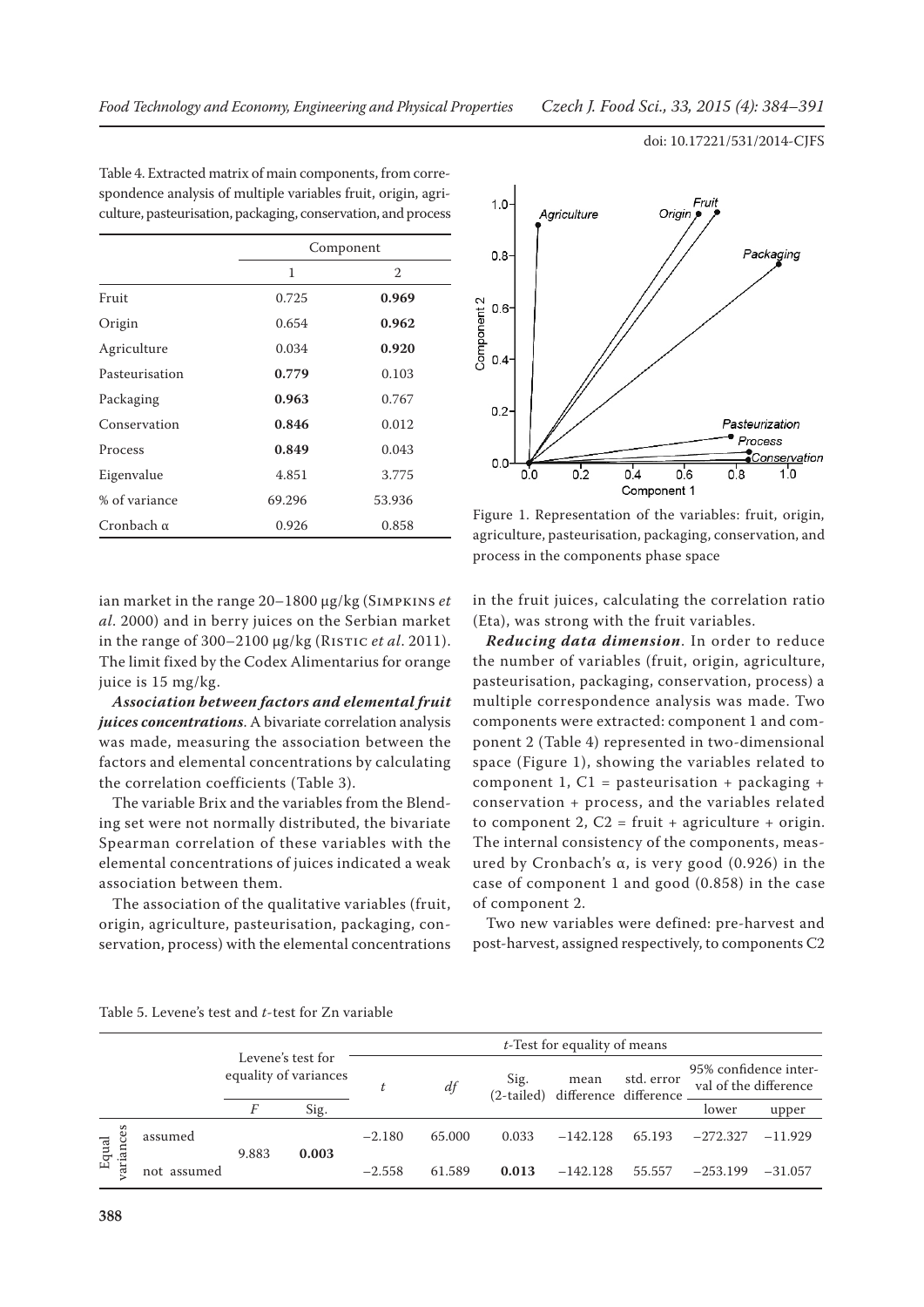and C1, while the former represents the agricultural production underlying the fruits gathering, the latter represents the industrial processing to obtain the juices.

The degree of association was measured between the new defined variables and the juices elemental concentrations. The Spearman correlation values indicated a weaker association of elemental concentration variables with the new group variables.

*Differentiation of extraction and dilution processes*. By the variance analysis, a comparison was made of the means of juice elemental concentration variables with the process variable group of extraction and group of dilution. First, the test was performed of homogeneity of variance (Levene's test) and then the Student *t*-test for independent sample.

Table 5 shows the result for the variable Zn, which was assigned a statistical difference between the two groups. In this case,  $H_0$  was rejected in Levene test for the significance level  $\alpha$  = 0.05 since Sig. *P* < 0.05 and then the *t*-test result corresponding to equal variances, concluded not assumed, rejecting *t*-test  $H<sub>0</sub>$  of the variable Zn (to the significance level α = 0.05) since Sig. (2-tailed)  $P = 0.013 < 0.05$ .

This result means that, statistically, the values of the Zn content of the dilution process are different from those of the extraction process, with 95% confidence level.

The average Zn concentration of juices obtained by direct extraction was 450.4 μg/l and of juices obtained by diluting the concentrate was 592.6  $\mu$ /g.

# **CONCLUSIONS**

Fruit juices present in the Portuguese market are mostly manufactured in Spain, and they show the predominance of one of two kinds of fruits: apple or orange. The juices obtained by direct extraction are packed in HDFE bottles and preserved by refrigeration with a shelf life of three months. The juices obtained by dilution are packed mostly in Tetra Brik and are kept at room temperature with a shelf life of twelve months. At the present time, the organic juices still show a very small presence in this market, expressed by less than 5%, of the fruit juices.

Most juices follow the international recommendations on Brix graduation. As for the mineral elements present in fruit juice, the least abundant is cadmium, followed, respectively, in increasing order by chromium, lead, nickel, zinc, and finally iron.

A strong association was detected between juice elemental concentrations and the type of fruit used to make the juice.

In the second approach, after reducing the data matrix dimension no association was detected between the new group variables assigned to pre-harvest and post-harvest practices, and elemental fruit juice concentration, reinforcing the idea that just the fruit type, the fruit genotype, will have an important influence on the elemental concentration of juices.

As for the possible identification, by elemental analysis, of the process of obtaining the juices, i.e. by extraction from fruits or by diluting concentrates, the values of zinc concentration can provide an important contribution.

#### **Refrences**

AIJN (2010): Market Report. Liquid Fruit. Brussels.

- AIJN (2012): Association of the Industry of Juices and Nectars. Available at http://www.aijn.org (accessed June 21, 2012).
- Ashurst P. (2005): Non-carbonated beverages. In: Ashurst P. (ed.): Chemistry and Technology of Soft Drinks and Fruit Juices. Oxford, Blackwell Publishing Ltd.
- Baker S., Cochran W., Greer F., Heyman M., Jaksic T., Krebs N. (2012): The use and misuse of fruit juice in pediatrics. Pediatrics, 100: 1210–1213.
- Bevelacqua A., Corbo M., Campaniello D., D'Amato D., Gallo M., Speranza B., Sinigaglia M. (2011): Shelf life prolongation of fruit juices through essencial oils and homogenization: a review. In: Méndez A. (ed.): Science against Microbial Pathogens: Communicating Current Research and Technological Advances. Vol. 3, Microbiology Book Series. Badajoz, Formatex Research Center: 1157–1166.
- Bhattacherjee A., Tandon D., Kumar D. (2011): Effect of pasteurization temperature on quality of aonia juice during storage. Journal of Food Science and Technology, 48: 269–273.
- Bings N., Bogaerts A., Broekaert J. (2010): Atomic spectroscopy: a review. Analytical Chemistry, 82: 4653–4681.
- Bragança C., Meinikov P., Zanoni Z. (2012): Trace elements in fruit juices. Biological Trace Element Research, 146: 256–261.
- Chang J., Wang F., Holly E. (2005): Vegetable and fruit intake and pancreatic cancer in a population-based casecontrol study in the San Francisco Bay Area. Cancer Epidemial Biomarkers, 14: 2093–2097.
- Cindric I., Zeiner M., Kröppl M., Stingeder G. (2011): Comparison of sample preparation methods for the ICP-AES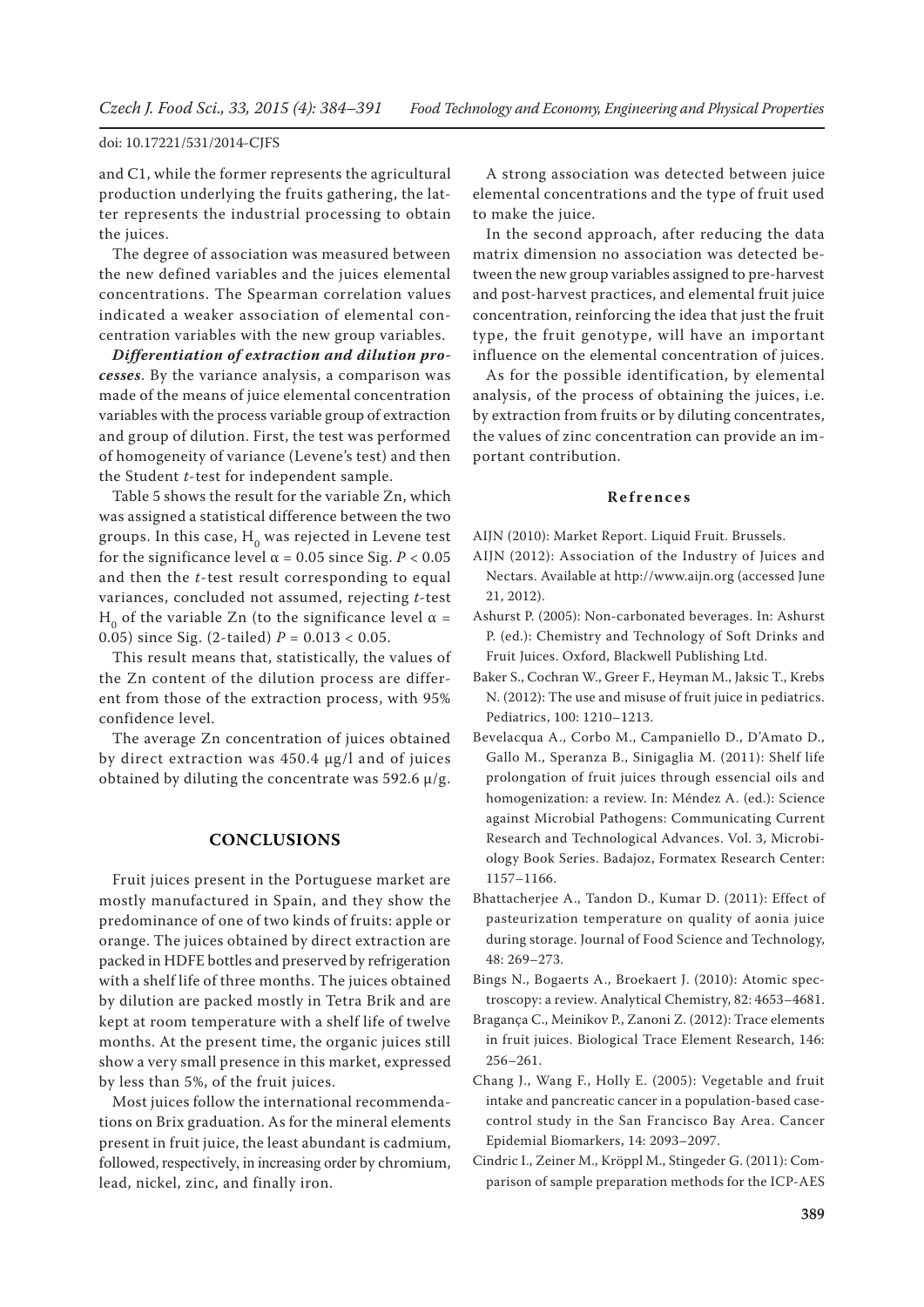determination of minor and major elements in clarified apples juices. Microchemical Journal, 99: 364–369.

- Cisse M., Vaillant F., Perez A., Dornier M., Reynes M. (2005): The quality of oranje juice processed by coupling crossflow microfiltration and osmotic evaporation. International Journal of Food and Technology, 40: 105–116.
- Echeverria G., Graell J., López M. (2002): Effect of harvest date and storage conditions on quality and aroma production of fuji apples. Food Science and Technology International, 8: 351–360.
- FAO/WHO Codex Stan 247-2005. (n.d.): Codex General Standards for Fruit Juices and Nectars.
- Fawole O., Opara U. (2013): Changes in physical properties chemical and elemental composition and antioxidant capacity of pomegranate (cv. Ruby) fruit at five maturity stages. Scientia Horticulturae, 150: 37–46.
- Fernandes A., Santos G., Silva D., Sousa P., Maia G., Figueiredo R. (2011): Chemical and physicochemical characteristics changes during passion fruit juice processing. Ciência e Tecnologia de Alimentos, 31: 747–751.
- Froes R., Neto W., Silva N., Naveira R., Nascentes C., Silva J. (2009): Multivariate optimization by exploratory analysis applied to the determination of microelements in fruit juice by inductively coupled plasma optical emission spectrometry. Spectrochimica Acta Part B, 64: 619–622.
- Garcia E., Cabrera C., Sanchez J., Lorenzo M., Lopez M. (1999): Chromium levels in potable water, fruit juices and soft drinks: influence on dietary intake. Science of the Environment, 241: 143–150.
- Harmankaya M., Gezgin S., Özcan M. (2012): Comparative evaluational of some macro- and micro-element and heavy metal contents in commercial fruit juices. Environmental Monitoring and Assessent, 184: 5415–5420.
- Hseu Z. (2004): Evaluating heavy metal contents in nine composts using four digestion methods. Bioresouce Technology, 95: 53–59.
- Jalbani N., Ahmed F., Kazi T., Rashid U., Munshi A., Kandhro A. (2010): Determination of essential elements (Cu, Fe and Zn) in juices of commercially available in Pakistan. Food and Chemical Toxicology, 48: 2737–2740.
- Keshani S., Luqman A., Nourouzi M., Russly A., Jamilah B. (2010): Optimization of concentration process on pomelo fruit juice using response surface methodology (RSM). International Food Research Journal, 17: 733–742.
- Léchaudel M., Joas J. (2007): An overview of preharvest factors influencing mango fruit growth quality and postharvest behavior. Brazilian Journal of Plant Physiology, 19: 287–298.
- Mobhammer M., Stintzing C., Carle R. (2006): Evolution of dfiferent methods for the production of juice concentrates and fruit powders from cactus pear. Innovative Food Science and Emerging Technologies, 7: 275–287.
- Morte E., Santos D., Castro J., Barbosa J., Teixeira A., Fernandes A., Korn M. (2008): Sample preparation for the determination of metals in food samples using spectroanalytical methods- a review. Applied Spectroscopy Reviews, 43: 67–92.
- Nascentes C., Arruda M., Nogueira A., Nóbrega J. (2004): Direct determination of Cu and Zn in fruit juices and bovine milk by thermospray flame furnace atomic absorption spectrometry. Talanta, 64: 912–917.
- Nienaber U., Shellhammer T. (2005): High-pressure processing of orange juice: combination treatments and a shelf life study. Journal of Food Science, 66: 332–336.
- Pennington J., Fisher R. (2010): Food component profile for fruit and vegetable subgroups. Journal of Food Composition and Analysis, 23: 411–418.
- Ribeiro M., Nocl F., Cronin D., Lyng J., Morgan D. (2009): Shelf life and sensory evaluation of orange juice after exposure to thermosonification and pulsed electric fields. Food and Bioproducts Pocessing, 87: 102–107.
- Ristic A., Savikin K., Jankovic T., Juranic Z., Menkovic N., Stankovic I. (2011): Biological activity and chemical composition of different berry juices. Food Chemistry, 125: 1412–1417.
- Rodrigues S., Otero M., Alves A., Coimbra J., Coimbra M., Pereira E., Duarte A. (2011): Elemental analysis for categorization of wines and authentication of their certified brand of origin. Journal of Food Composition and Analysis, 24: 548–562.
- Rodushkina I., Magnusson A. (2005): Migration to orange juice in laminated paperboar packages. Journal of Food Composition and Analysis, 18: 365–374.
- Ros M., Balissario Y., Iguaz A., López A. (2007): Quality and shelf life of oranje juice aseptically packaged in PET bottles. Journal of Food Engineering, 79: 234–242.
- Simpkins W., Louie H., Wub M., Harrison M., Goldberg D. (2000): Trace elements in Australian orange juice and other products. Food Chemistry, 71: 423–433.
- Szymczycha-Madeja A., Welna M. (2013): Evaluation of a simple and fast method for the multi-elemental analysis in commercial fruit juice samples using atomic emission spectrometry. Food Chemistry, 141: 3466–3472.
- Szymczycha-Madeja A., Welna M., Jedryczko D., Pohl P. (2014): Developments and strategies in the spectrochemical elemental analysis of fruit juices. Trends in Analytical Chemistry, 55: 68–80.
- Tangahu B., Abdullah S., Idris H., Anuar N., Mukhlisin M. (2011): A review on heavy metals (As, Pb and Hg) uptake by plants through phytoremediaton. International Journal of Chemical Engineering, 2011, Article ID 939161.
- Tormen L., Torres D., Dittert I., Araújo R., Frescura V., Curtis A. (2011): Rapid assessment of metal contamination in commercial fruit juices by inductively coupled mass